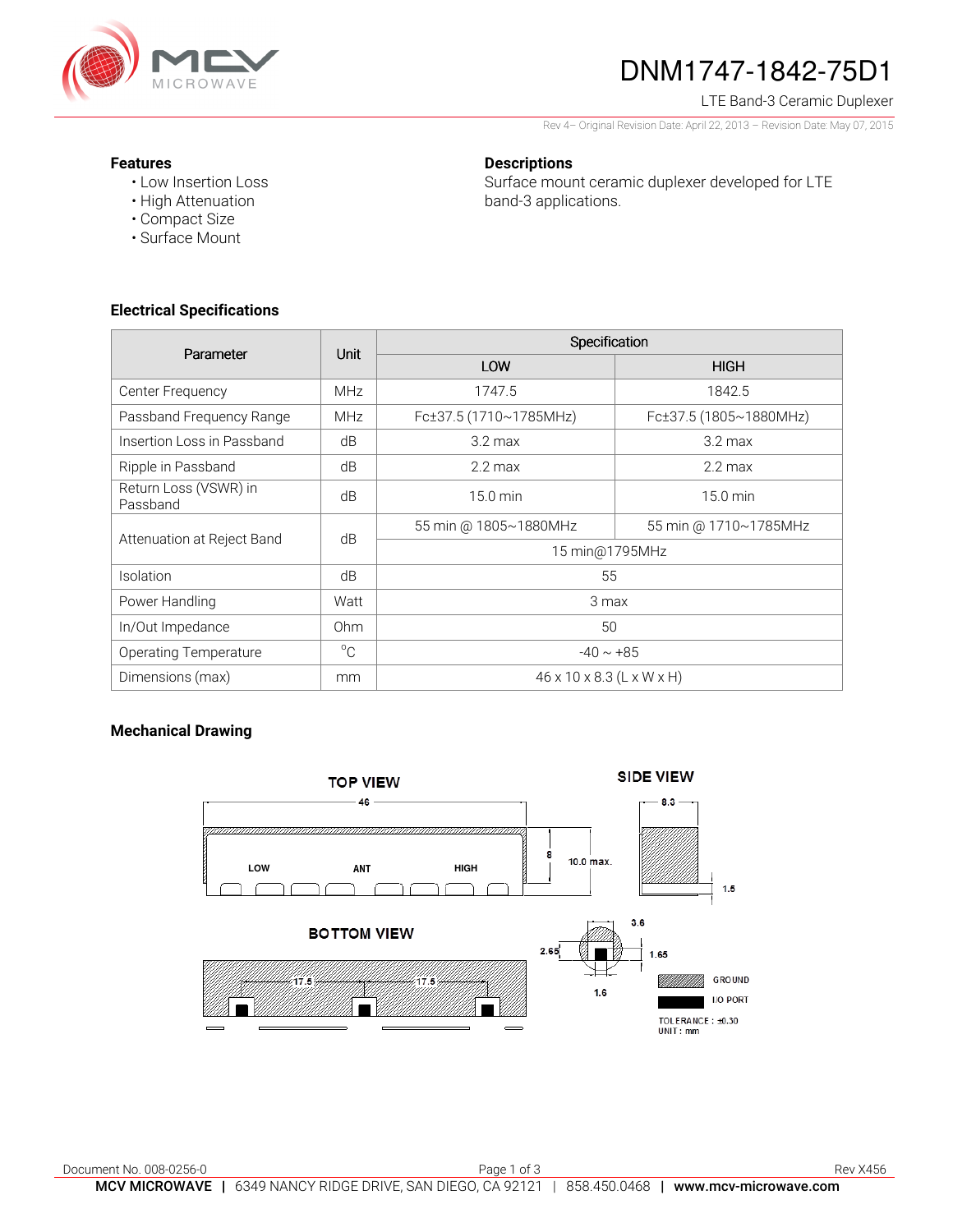

## DNM1747-1842-75D1

#### LTE Band-3 Ceramic Duplexer

Rev 4– Original Revision Date: April 22, 2013 – Revision Date: May 07, 2015

#### **Recommended PCB Layout**



#### **Electrical Response**